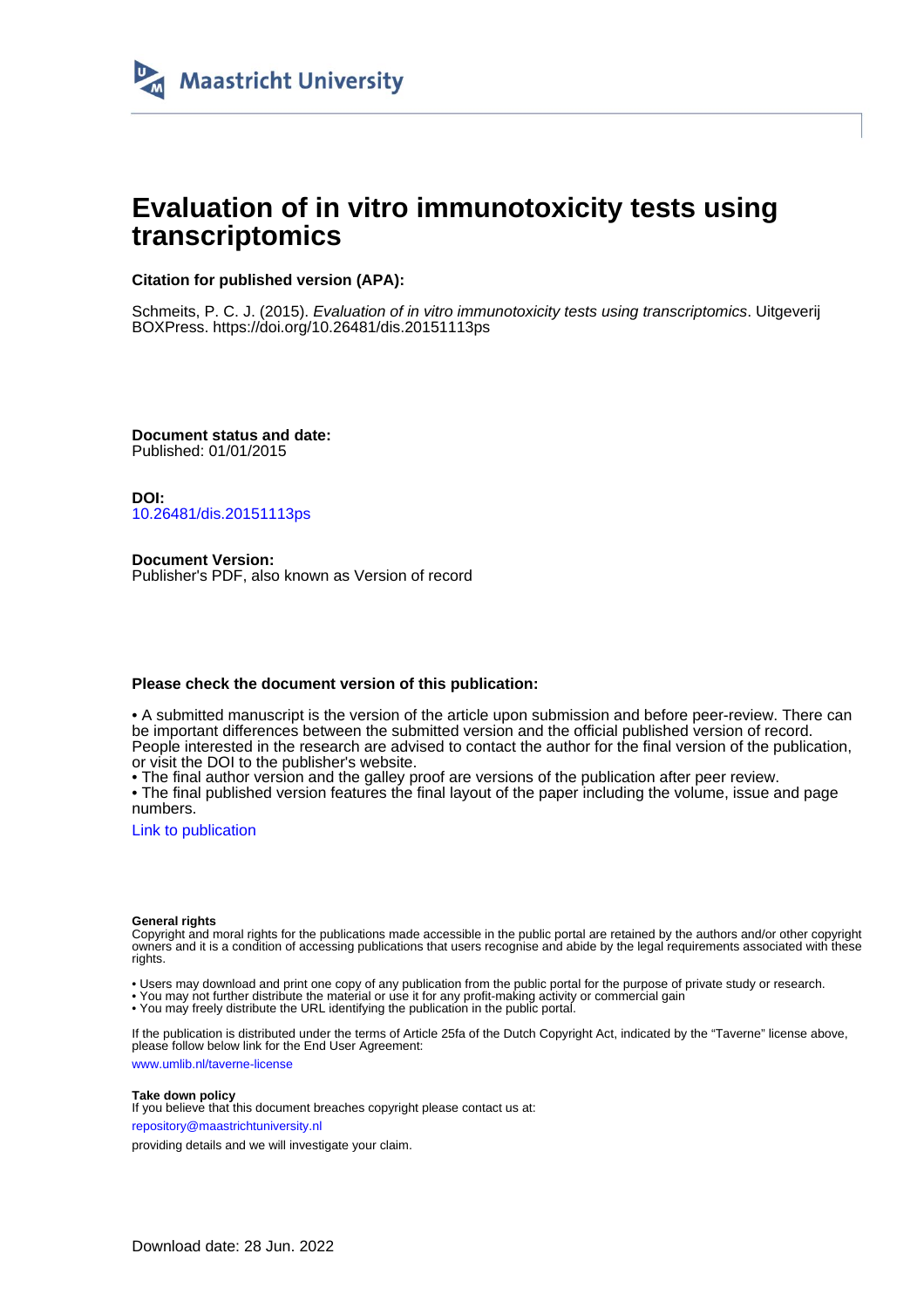**Chapter 9**

**Valorisation Addendum**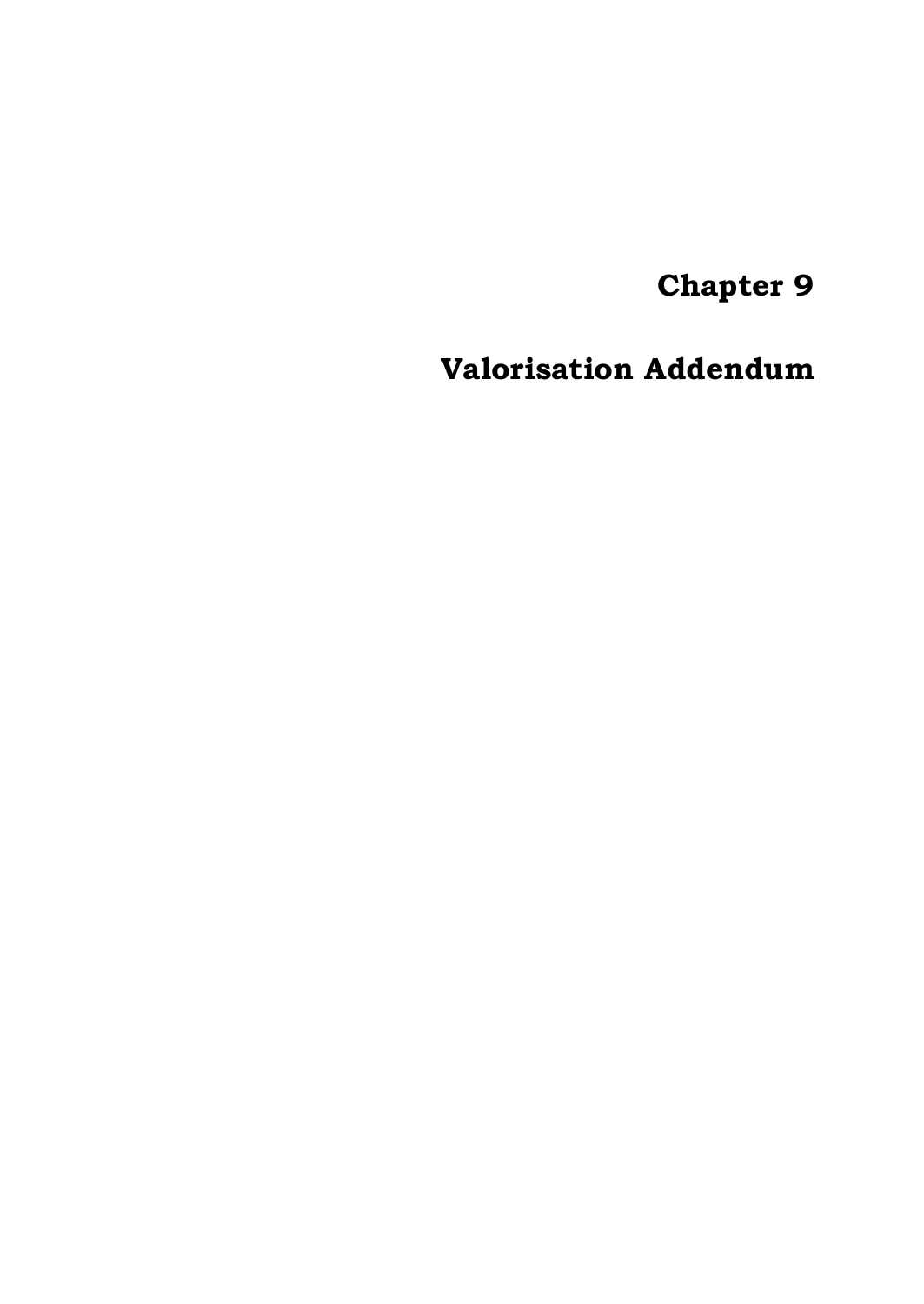## *Introduction*

Chemicals with direct immunotoxic characteristics may cause a risk to human health, as humans can be exposed to these chemicals via food, drinking water, and the environment. These direct immunotoxic properties are evaluated in the safety assessment of new and existing chemicals and food additives (EPA 1998; Institóris et al. 1998), and during the preclinical phase of pharmaceutical development (EMA 2000; FDA 2002). Currently, immunotoxicity tests are mainly based on changes in organ weights in animal experiments, histopathology of those organs (spleen, thymus, bone marrow, lymph nodes) or by measuring serum parameters (FDA 2002). Disadvantages of animal tests are related to the high costs and long time needed as well as to ethical issues (Corsini and Roggen 2009). In addition, animal studies rely mostly on apical endpoints, do not sufficiently yield insights into the molecular mechanisms of direct immunotoxicity and often have limited prediction towards the human situation. Thus, animal free alternatives are urgently needed. The latter is a key element in a report from the National Research Council (NRC) of the U.S. National Academy of Science entitled "Toxicity testing in the 21st Century: A Vision and A Strategy"(2007). In this report, the NRC supports the shifts from animal testing to (preferably human-based) *in vitro* testing and from single endpoint studies to studies addressing toxicity pathways. This support for omics approaches in defining new endpoints was also shared by the European Centre for the Validation of Alternative Methods (ECVAM) (Bouvier d'Yvoire et al. 2012). The application of transcriptomics provides mechanistic insights into the mode of action of the chemical and can also yield biomarkers that represent a specific toxicological endpoint.

## *Innovation and social relevance of the research results*

Recently, in vitro transcriptomics studies using human and rodent T cell lines and primary cells have led to a better insight into the mechanism of action of a limited set of immunotoxicants. The question which of the available models would be most suitable to screen compounds for immunotoxicity was however not yet answered. Therefore, the work described in the present thesis started with a comparative assessment of several models using three different model immunotoxicants (CsA, TBTO and DON). As it became apparent that the *in vitro* mouse models (CTLL-2 and EL-4 cell lines) as compared to the human Jurkat T cell line lacked some important features to detect the immunotoxicity of these immunotoxicants, a larger set of chemicals was studied by using the human Jurkat T cell line. These studies were performed by colleagues and resulted in the identification of a set of mechanism-based biomarkers that allowed to distinguish immunotoxicants from non immunotoxicants with a relatively high accuracy 85%. As some questions remained unanswered, such as: "How does this model perform when challenged with chemicals that were not tested before?" the set of biomarkers was further tested with a new set of compounds in this thesis. This additional pre-validation of the biomarkers resulted in excellent sensitivity (100%), specificity (80%) and accuracy (93%). In addition, the immunotoxicity of chemicals originating from classes that were not tested before could also be confirmed. It was concluded that the Jurkat T cell model in combination with the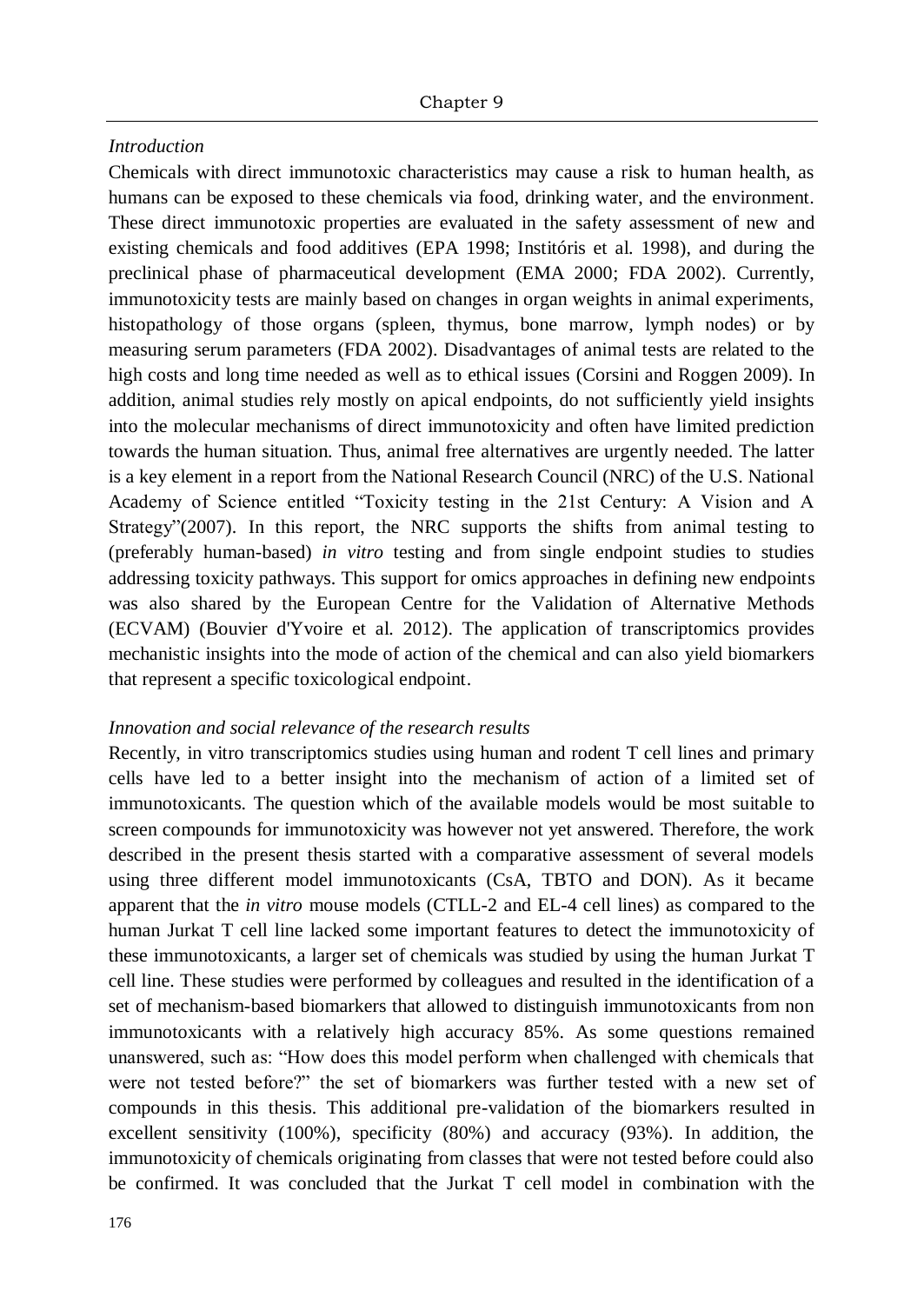biomarker gene set promises to be a useful module within a battery of tests to screen new and existing chemicals for immunotoxicity. Besides assessments on immunotoxicity of chemicals, one study was set up using known immunotoxicants in one microarray experiments. This allowed a direct comparison between the gene expression profiles of compounds with suspected similar modes of action.

Taken together, the results of this thesis showed that of the models assessed, the Jurkat T cell line gave the best prediction for immunotoxicity testing. Using this cell line in a toxicogenomics setting resulted in valuable mechanistic information and biomarkers for immunotoxicity were pre validated in a second experiment with another set of immunotoxicants and non-immunotoxicants. The research performed was in line of the framework of US NRC, US FDA and ECVAM contributing to the development of animal free screening models.

## *Concrete product*

The set of biomarkers that were pre-validated in this thesis can be used in a high-throughput setting allowing screening of large sets of chemicals in a short time. In the present thesis a Fluidigm high-throughput PCR system was used, however, other possibilities exist. Biomarkers could also be tested using a Luminex setting, which has the advantage that the quantification of mRNA is done directly on lysates of cultured cells, so no RNA isolation and purification steps are required (Zheng et al. 2006). Though this makes the Luminex system more high throughput, the Fluidigm setting is fast, cheaper than the Luminex system, and has already proven itself in Jurkat immunotoxicity experiments.

#### *Potential applications*

An assay that is created on the basis of the outcome of this thesis can be used for several purposes. First, it can be used within drug development to screen for potential immunotoxic properties of newly developed pharmaceuticals. Second, within the framework of REACH, an assay could be used in the safety evaluation of existing chemicals and the presence of immunotoxicants in food, feed and water.

## *Implementation schedule*

The present thesis proved the value of the identified biomarkers, however, some improvements are still to be investigated. To generate a more powerful validation, more non-immunotoxicants need to be used in this screening set up to balance the large number of known immunotoxicants with the low number of known non-immunotoxicants. A next step will be the submission of the results of the Jurkat screening assay to ECVAM for independent further validation. Because the cell line (Jurkat T cell line) and the primers in RT-PCR (Taqman) are both commercially available, this will shorten the time for validation by ECVAM. Parallel to this, similar exercises as done in this thesis could be performed for other immune cell lines, such as a macrophage cell line or a Natural Killer cell line. When compounds can be screened in three cell lines (T cell, NK and macrophage)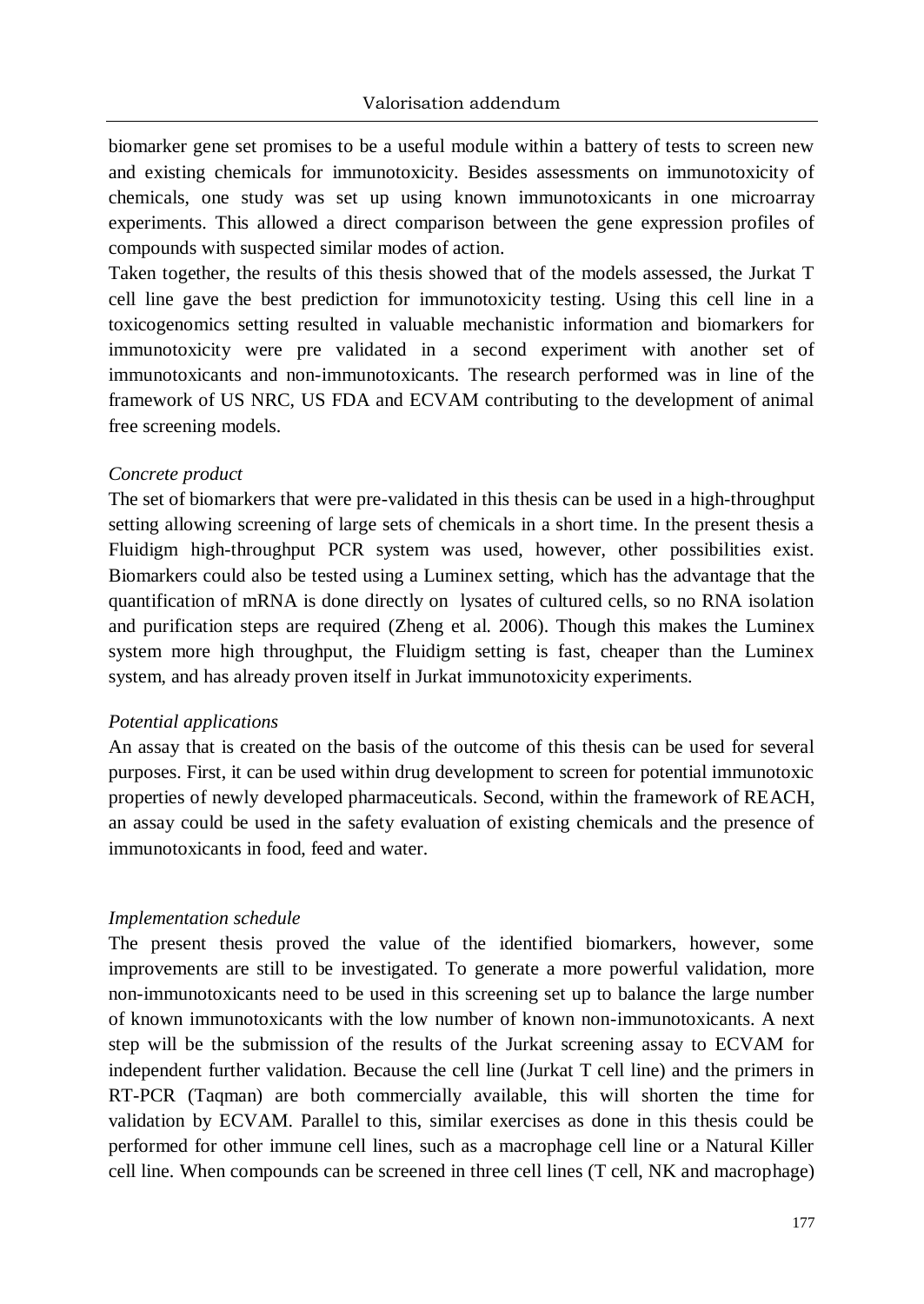with the same set of biomarkers, this will increase the power of the assay, as immunotoxic chemicals might specifically affect NK cells or macrophages and do not affect T cells.